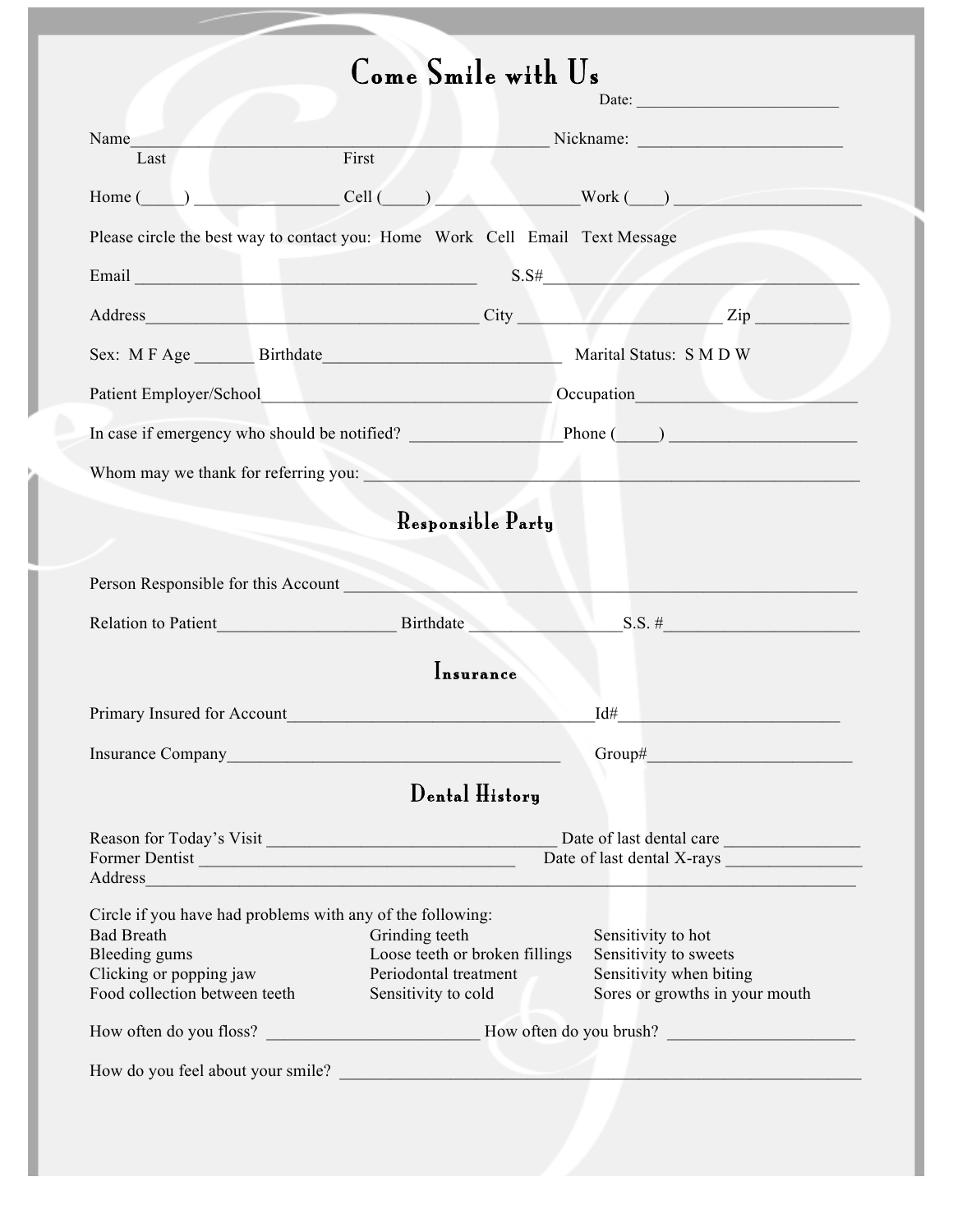## Medical History Physician's Name \_\_\_\_\_\_\_\_\_\_\_\_\_\_\_\_\_\_\_\_\_\_\_\_\_\_\_ Date of Last Visit \_\_\_\_\_\_\_\_\_\_\_\_\_\_\_\_\_\_\_\_\_\_\_\_\_\_ Have you had any serious illnesses or operations? Y or N If yes, describe\_\_\_\_\_\_\_\_\_\_\_\_\_\_\_\_\_\_\_\_\_\_\_\_\_ (Women) Are you pregnant? Y or N Nursing? Y or N Taking birth control pills? Y or N Your health is important to us. Please **circle** if you have had: Anemia Cough, Persistent Hemophilia Scarlet Fever Arthritis, Rheumatism Cough up Blood Hepatitis (A, B. or C) Shortness of Breath Artificial Heart Valves Diabetes High Blood Pressure Skin Rash Artificial Joints **Dry Mouth** HIV/AIDS Sleep Apnea Asthma **Eating Disorder** Jaw Pain Stroke Back Problems Epilepsy Epilepsy Kidney Disease Swelling of Feet/ Ankles Blood Disease Fainting Liver Disease Thyroid Problems Cancer Gastric Reflux Mitral Valve Prolapse Tobacco Habit Chemical Dependency Glaucoma Pacemaker Tonsillitis Chemotherapy Headaches Radiation Treatment Tuberculosis Circulatory Problems Heart Murmur Respiratory Disease Ulcer Cortisone Treatment Heart Problems Rheumatic Fever Venereal Disease Do you have any medical condition not mentioned above? Do you take/or have you taken Bisphosphonate drugs for osteoporosis? List any **medications** currently taking and the correlating diagnosis:  $\mathcal{L}_\mathcal{A}$  , and the set of the set of the set of the set of the set of the set of the set of the set of the set of the set of the set of the set of the set of the set of the set of the set of the set of the set of th **Allergies (Circle all that apply):** Aspirin Latex Barbiturates Penicillin Codeine Sedatives Dental Anesthetics Sulfa Drugs Erythromycin Tetracycline Jewelry/Metals No known allergies Other: \_\_\_\_\_\_\_\_\_\_\_\_\_\_\_\_\_\_\_\_\_\_\_\_\_\_\_\_\_\_\_\_\_\_\_\_\_\_\_\_\_\_\_\_\_\_\_\_\_\_\_\_\_\_\_\_\_\_\_\_\_ Microsoft Office Outlook 2003.lnk Pharmacy Name: \_\_\_\_\_\_\_\_\_\_\_\_\_\_\_\_\_\_\_\_\_\_\_\_\_\_\_\_\_\_\_\_\_\_\_\_\_\_\_\_\_\_\_\_\_\_\_ Phone # \_\_\_\_\_\_\_\_\_\_\_\_\_\_\_\_\_\_\_\_\_ Patient's signature and the set of the set of the set of the set of the set of the set of the set of the set of the set of the set of the set of the set of the set of the set of the set of the set of the set of the set of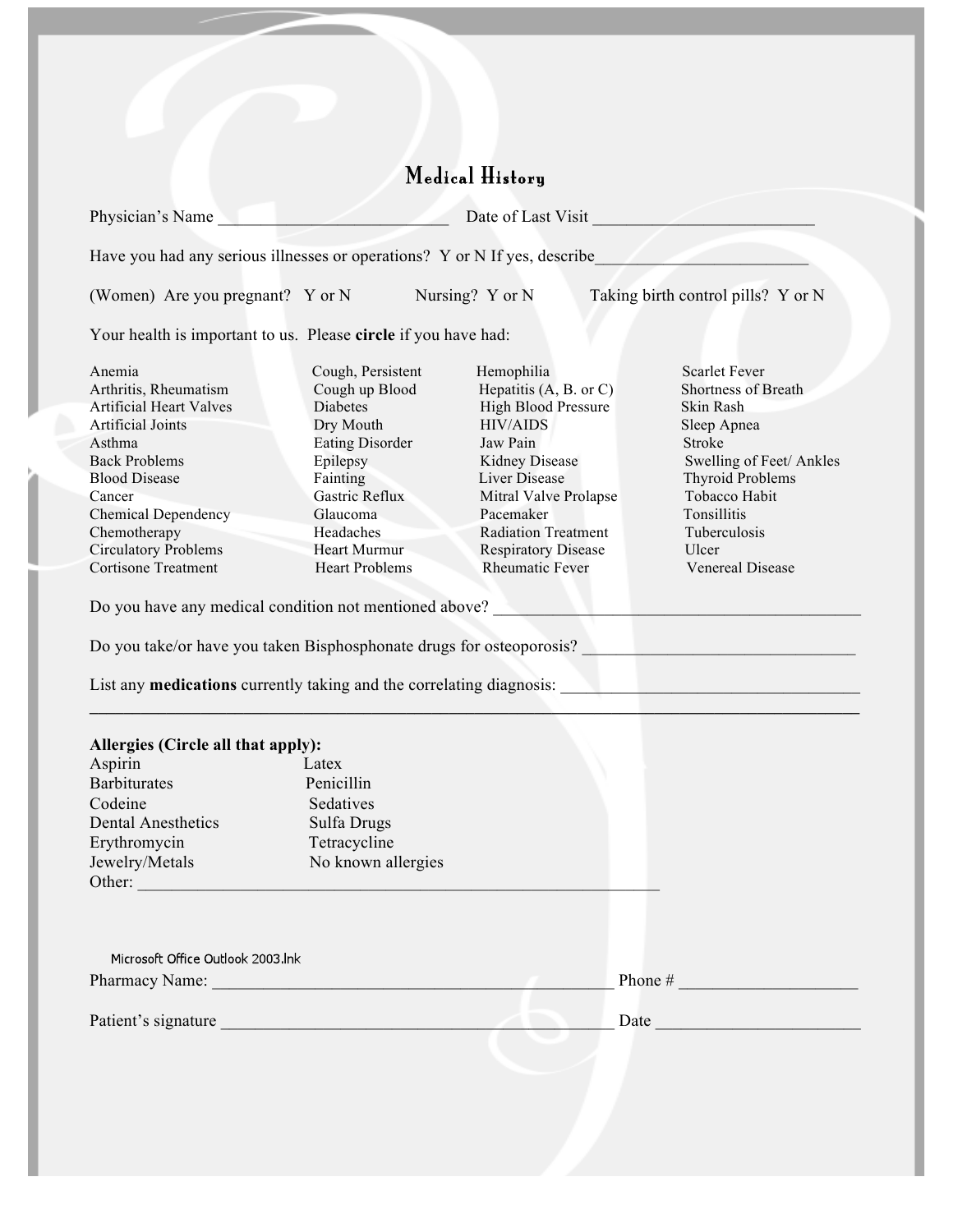#### **ACKNOWLEDGEMENT Of Receipt of PRIVACY PRACTICES**

\_\_\_\_\_\_\_\_\_\_\_\_\_\_\_\_\_\_\_\_\_\_\_\_\_\_\_\_\_\_\_\_\_\_\_\_\_\_\_\_\_\_\_\_\_\_\_\_\_\_\_\_\_\_\_\_\_\_\_\_\_ **Dr. Roseanne Ganley, D.D.S.**

\*You May Refuse to Sign This Acknowledgment\*

**I have received a copy of this office's Notice of Privacy Practices.**

Patient Name:

Guardian / Legal Representative: (if patient is minor or unable to sign)

Signature: \_\_\_\_\_\_\_\_\_\_\_\_\_\_\_\_\_\_\_\_\_\_\_\_\_\_\_\_\_\_\_\_\_\_\_\_\_\_\_\_\_\_\_\_\_\_\_\_\_\_\_\_\_\_\_\_\_\_\_\_\_\_\_\_\_\_\_\_\_\_\_\_\_\_\_\_\_

Date:

.

**For Office Use Only**

 $\mathcal{L}_\mathcal{L}$  , and the set of the set of the set of the set of the set of the set of the set of the set of the set of the set of the set of the set of the set of the set of the set of the set of the set of the set of th

We attempted to obtain written acknowledgement of receipt of our Notice of Privacy Practices, but acknowledgment could not be obtained because:

- o Individual refused to sign
- o Communications barriers prohibited obtaining the acknowledgment
- o An emergency situation prevented us from obtaining acknowledgment
- o Other (Please specify)